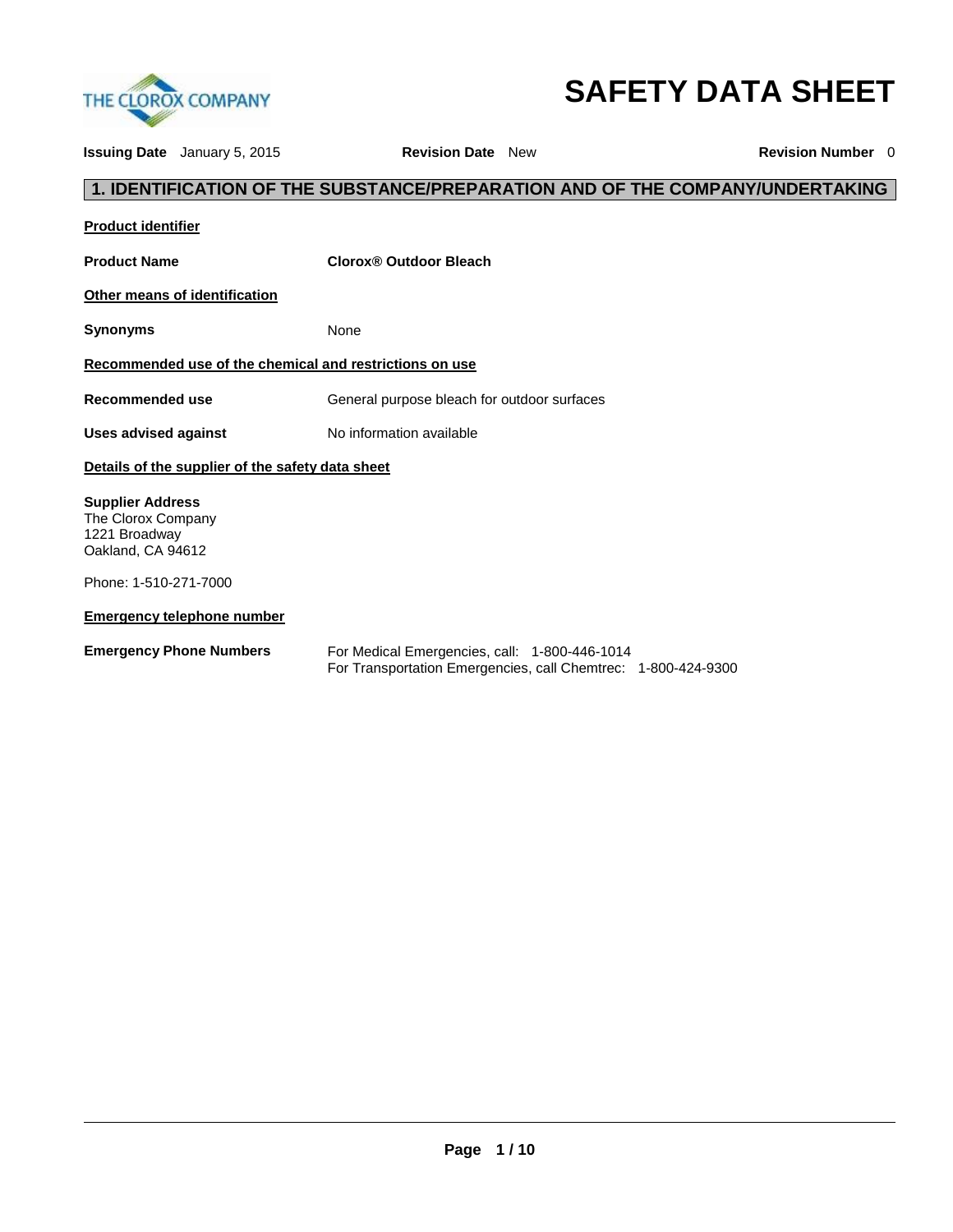# **2. HAZARDS IDENTIFICATION**

# **Classification**

This chemical is considered hazardous by the 2012 OSHA Hazard Communication Standard (29 CFR 1910.1200).

| <b>Skin</b><br><br>.osion<br>COLL<br>/imiauor        | $\sim$<br>n÷.<br><b>TV</b> |
|------------------------------------------------------|----------------------------|
| Serio<br>mage/eye<br>irritation<br>eve<br>ust.<br>uə | . הר<br>. ) TV             |

#### **GHS Label elements, including precautionary statements**

#### **Emergency Overview**

| <b>Signal word</b>                                                                               | <b>Danger</b>                           |                    |
|--------------------------------------------------------------------------------------------------|-----------------------------------------|--------------------|
| <b>Hazard Statements</b><br>Causes severe skin burns and eye damage<br>Causes serious eye damage |                                         |                    |
|                                                                                                  |                                         |                    |
| Clear, pale yellow<br>Appearance                                                                 | <b>Physical State</b><br>Viscous liquid | <b>Odor</b> Bleach |

# **Precautionary Statements - Prevention**

Do not breathe dusts or mists. Wash face, hands and any exposed skin thoroughly after handling. Wear protective gloves, protective clothing, face protection, and eye protection such as safety glasses.

# **Precautionary Statements - Response**

Immediately call a poison center or doctor. If swallowed: Rinse mouth. Do NOT induce vomiting. If on skin (or hair): Take off immediately all contaminated clothing. Rinse skin with water. Wash contaminated clothing before reuse. If inhaled: Remove person to fresh air and keep comfortable for breathing. Specific treatment (see supplemental first aid instructions on this label). If in eyes: Rinse cautiously with water for several minutes. Remove contact lenses, if present and easy to do. Continue rinsing.

## **Precautionary Statements - Storage**

Store locked up.

# **Precautionary Statements - Disposal**

Dispose of contents in accordance with all applicable federal, state, and local regulations.

## **Hazards not otherwise classified (HNOC)**

Although not expected, heart conditions or chronic respiratory problems such as asthma, chronic bronchitis, or obstructive lung disease may be aggravated by exposure to high concentrations of vapor or mist.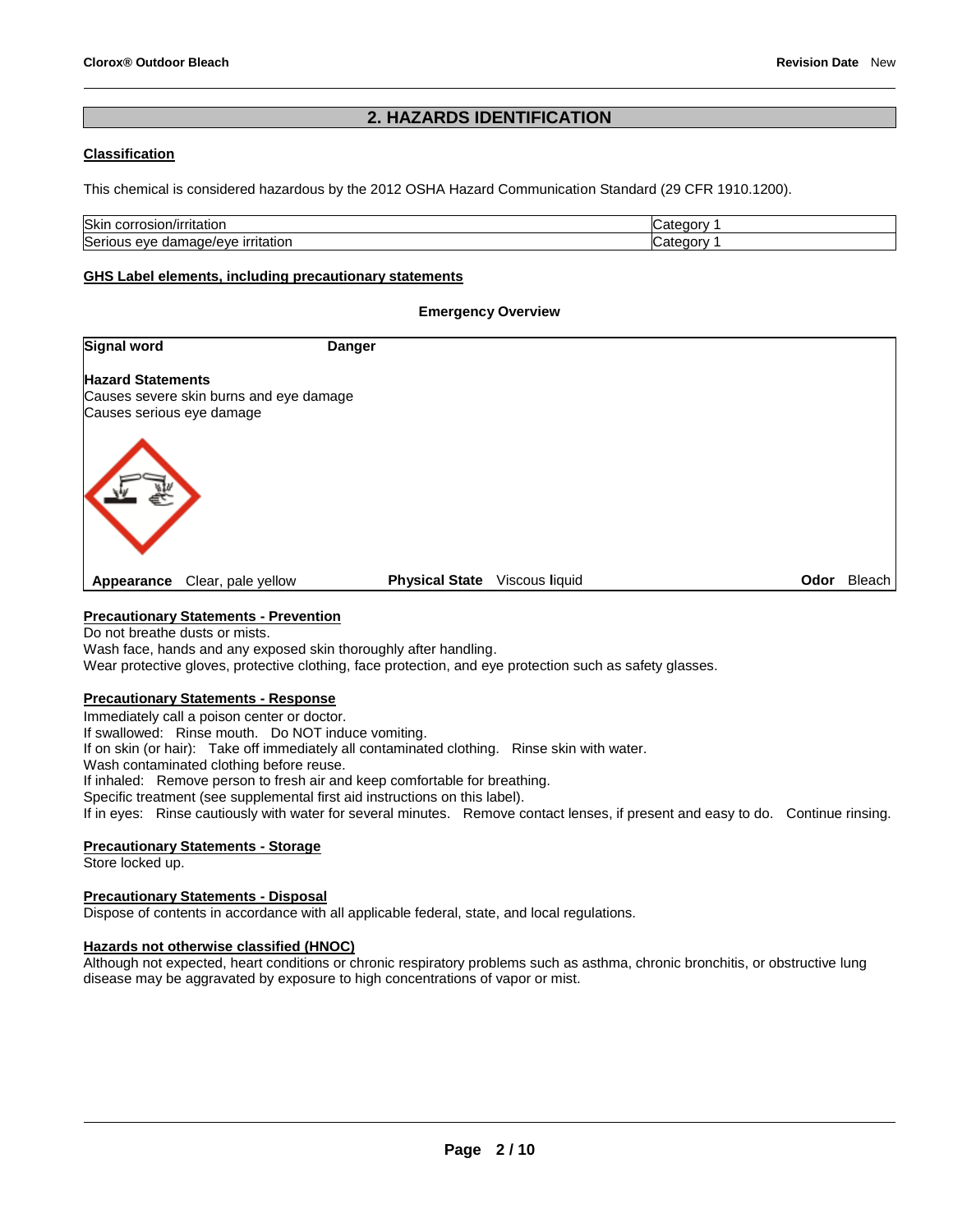# **Unknown Toxicity**

Not applicable.

# **Other information**

Very toxic to aquatic life with long lasting effects.

# **Interactions with Other Chemicals**

Reacts with other household chemicals such deck cleaners, wood bleaches, wood restorers, rust removers, wood or masonry finishes, toilet bowl cleaners, acids or products containing ammonia to produce hazardous gases, such as chlorine and other chlorinated compounds.

# **3. COMPOSITION/INFORMATION ON INGREDIENTS**

| <b>Chemical Name</b>   | <b>CAS-No</b>       | Weight % | <b>Trade Secret</b> |
|------------------------|---------------------|----------|---------------------|
| Sodium<br>hvpochlorite | 7681-52-9           |          |                     |
| Sodium<br>hvdroxide    | -73-2<br>$1310 - i$ | v.       |                     |

\* The exact percentage (concentration) of composition has been withheld as a trade secret.

## **4. FIRST AID MEASURES**

# **First aid measures**

| <b>General Advice</b>             | Show this safety data sheet to the doctor in attendance.                                                                                                              |  |  |
|-----------------------------------|-----------------------------------------------------------------------------------------------------------------------------------------------------------------------|--|--|
| <b>Eye Contact</b>                | Flush immediately with water for at least 15 minutes. If wearing contact lenses, remove<br>after first 5 minutes. Call a doctor or poison control center immediately. |  |  |
| <b>Skin Contact</b>               | Remove contaminated clothing and wash skin thoroughly with water. If irritation persists,<br>call a doctor.                                                           |  |  |
| <b>Inhalation</b>                 | Move to fresh air. If breathing is affected, call a doctor.                                                                                                           |  |  |
| <b>Ingestion</b>                  | Drink a glassful of water. DO NOT induce vomiting unless told to do so by a poison control<br>center or doctor. Call a doctor or poison control center immediately.   |  |  |
| <b>Protection of First-aiders</b> | Avoid contact with skin, eyes, and clothing. Use personal protective equipment as<br>required. Wear personal protective clothing (see section 8).                     |  |  |

# **Most important symptoms and effects, both acute and delayed**

| <b>Most Important Symptoms and</b> | Burning of eyes and skin. |
|------------------------------------|---------------------------|
| <b>Effects</b>                     |                           |

#### **Indication of any immediate medical attention and special treatment needed**

**Notes to Physician** Treat symptomatically. Use of gastric lavage or emesis is contraindicated.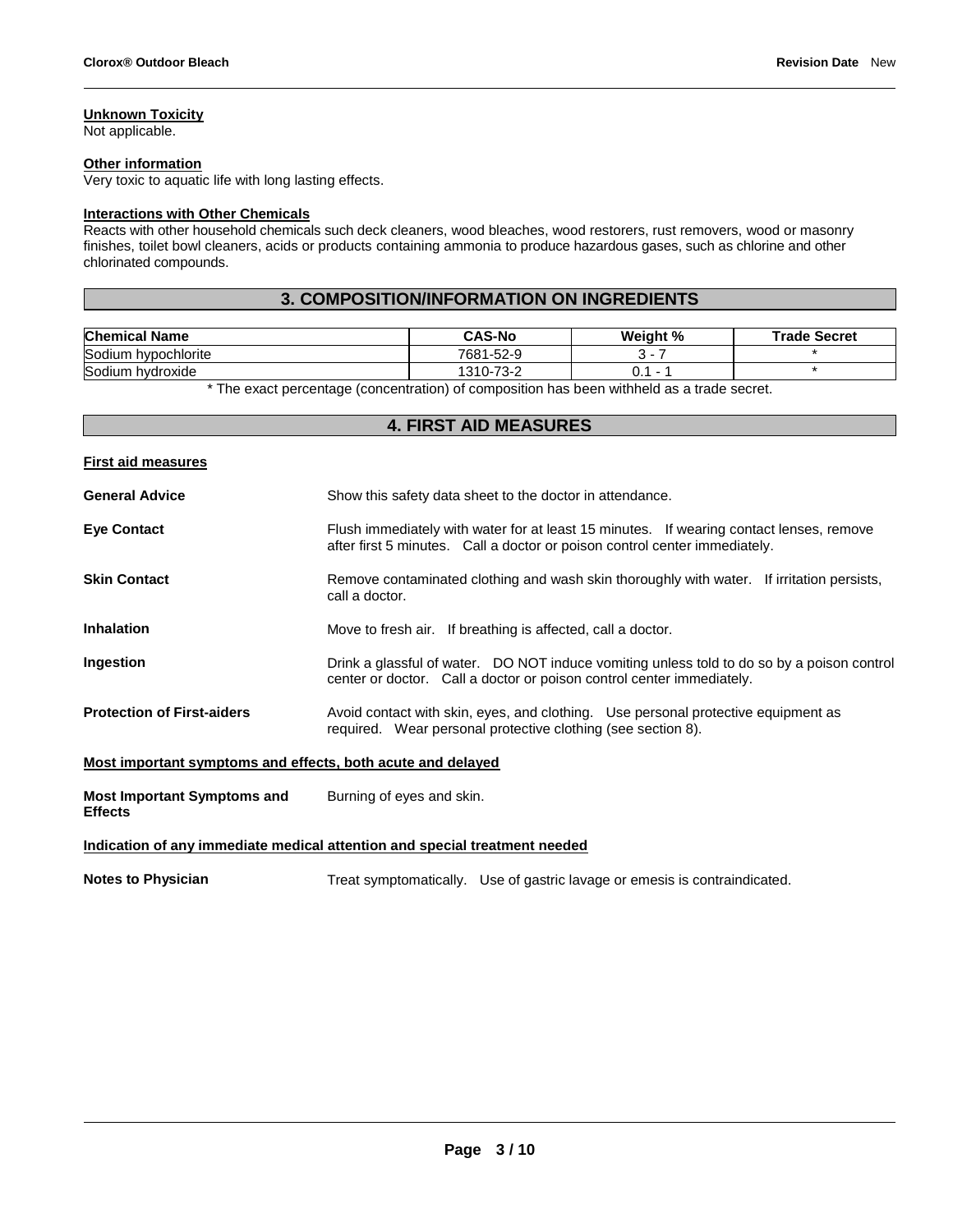# **5. FIRE-FIGHTING MEASURES**

# **Suitable Extinguishing Media**

Use extinguishing measures that are appropriate to local circumstances and the surrounding environment.

#### **Unsuitable Extinguishing Media**

CAUTION: Use of water spray when fighting fire may be inefficient.

# **Specific Hazards Arising from the Chemical**

This product causes burns to eyes, skin, and mucous membranes. Thermal decomposition can release sodium chlorate and irritating gases and vapors.

#### **Explosion Data**

**Sensitivity to Mechanical Impact** None.

**Sensitivity to Static Discharge Mone.** 

# **Protective equipment and precautions for firefighters**

As in any fire, wear self-contained breathing apparatus pressure-demand, MSHA/NIOSH (approved or equivalent) and full protective gear.

# **6. ACCIDENTAL RELEASE MEASURES**

#### **Personal precautions, protective equipment and emergency procedures**

| <b>Personal Precautions</b>                          | Avoid contact with eyes, skin, and clothing. Ensure adequate ventilation. Use personal<br>protective equipment as required. For spills of multiple products, responders should<br>evaluate the MSDSs of the products for incompatibility with sodium hypochlorite. Breathing<br>protection should be worn in enclosed and/or poorly-ventilated areas until hazard assessment<br>is complete. |  |  |
|------------------------------------------------------|----------------------------------------------------------------------------------------------------------------------------------------------------------------------------------------------------------------------------------------------------------------------------------------------------------------------------------------------------------------------------------------------|--|--|
| <b>Other Information</b>                             | Refer to protective measures listed in Sections 7 and 8.                                                                                                                                                                                                                                                                                                                                     |  |  |
| <b>Environmental precautions</b>                     |                                                                                                                                                                                                                                                                                                                                                                                              |  |  |
| <b>Environmental Precautions</b>                     | See Section 12 for ecological Information.                                                                                                                                                                                                                                                                                                                                                   |  |  |
| Methods and material for containment and cleaning up |                                                                                                                                                                                                                                                                                                                                                                                              |  |  |
| <b>Methods for Containment</b>                       | Prevent further leakage or spillage if safe to do so.                                                                                                                                                                                                                                                                                                                                        |  |  |
| <b>Methods for Cleaning Up</b>                       | Absorb and containerize. Wash residual down to sanitary sewer. Contact the sanitary<br>treatment facility in advance to assure ability to process washed-down material.                                                                                                                                                                                                                      |  |  |
| <b>7. HANDLING AND STORAGE</b>                       |                                                                                                                                                                                                                                                                                                                                                                                              |  |  |
| <b>Precautions for safe handling</b>                 |                                                                                                                                                                                                                                                                                                                                                                                              |  |  |

| <b>Handling</b> |                                                                                | Handle in accordance with good industrial hygiene and safety practice. Avoid contact with |  |
|-----------------|--------------------------------------------------------------------------------|-------------------------------------------------------------------------------------------|--|
|                 | skin, eyes, and clothing. Do not eat, drink, or smoke when using this product. |                                                                                           |  |

# **Conditions for safe storage, including any incompatibilities**

| <b>Storage</b>        | Keep containers tightly closed in a dry, cool, and well-ventilated place.                                                                     |           |
|-----------------------|-----------------------------------------------------------------------------------------------------------------------------------------------|-----------|
| Incompatible Products | Deck cleaners, wood bleaches, wood restorers, rust removers, wood or masonry<br>toilet bowl cleaners, acids, and products containing ammonia. | finishes. |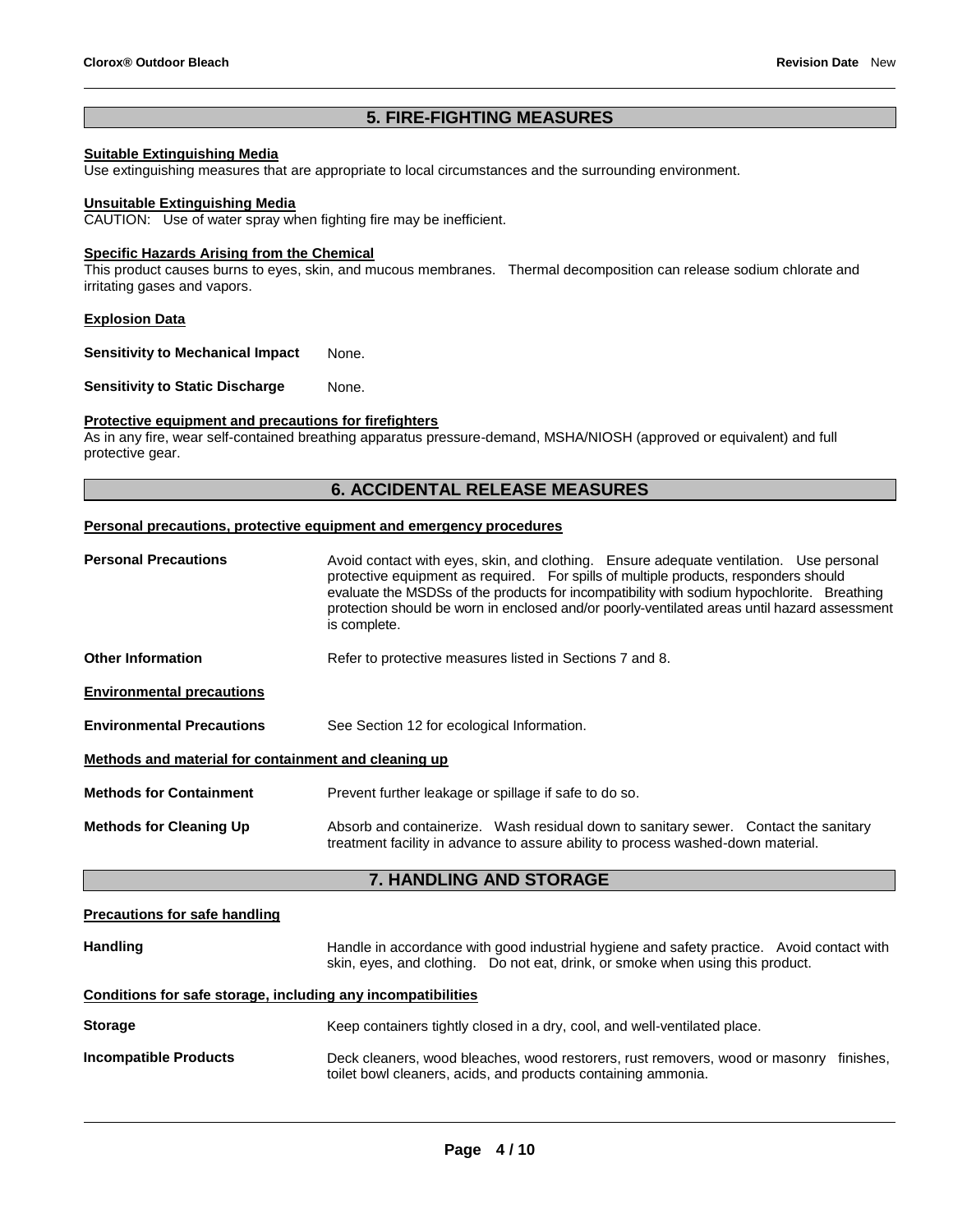# **8. EXPOSURE CONTROLS/PERSONAL PROTECTION**

# **Control parameters**

# **Exposure Guidelines**

| <b>Chemical Name</b>             | <b>ACGIH TLV</b>            | <b>OSHA PEL</b>         | <b>NIOSH IDLH</b>                                |
|----------------------------------|-----------------------------|-------------------------|--------------------------------------------------|
| Sodium hydroxide<br>1310-73-2    | Ceiling: $2 \text{ mg/m}^3$ | TWA: $2 \text{ mg/m}^3$ | IDLH: 10 mg/m $3$<br>Ceiling: $2 \text{ mg/m}^3$ |
| Sodium hypochlorite<br>7681-52-9 | None                        | None                    | None                                             |

*ACGIH TLV: American Conference of Governmental Industrial Hygienists - Threshold Limit Value. OSHA PEL: Occupational Safety and Health Administration - Permissible Exposure Limits. NIOSH IDLH: Immediately Dangerous to Life or Health.*

# **Appropriate engineering controls**

| <b>Engineering Measures</b>     | Showers<br>Eyewash stations<br>Ventilation systems                                                                                                                                                                                                                                                                               |
|---------------------------------|----------------------------------------------------------------------------------------------------------------------------------------------------------------------------------------------------------------------------------------------------------------------------------------------------------------------------------|
|                                 | Individual protection measures, such as personal protective equipment                                                                                                                                                                                                                                                            |
| <b>Eye/Face Protection</b>      | If splashes are likely to occur: Wear safety glasses with side shields (or goggles) or face<br>shield.                                                                                                                                                                                                                           |
| <b>Skin and Body Protection</b> | Wear rubber or neoprene gloves and protective clothing such as long-sleeved shirt.                                                                                                                                                                                                                                               |
| <b>Respiratory Protection</b>   | If exposure limits are exceeded or irritation is experienced, NIOSH/MSHA approved<br>respiratory protection should be worn. Positive-pressure supplied air respirators may be<br>required for high airborne contaminant concentrations. Respiratory protection must be<br>provided in accordance with current local regulations. |
| <b>Hygiene Measures</b>         | Wash hands after direct contact.  Do not wear product-contaminated clothing for prolonged<br>periods. Remove and wash contaminated clothing before re-use. Do not eat, drink, or<br>smoke when using this product.                                                                                                               |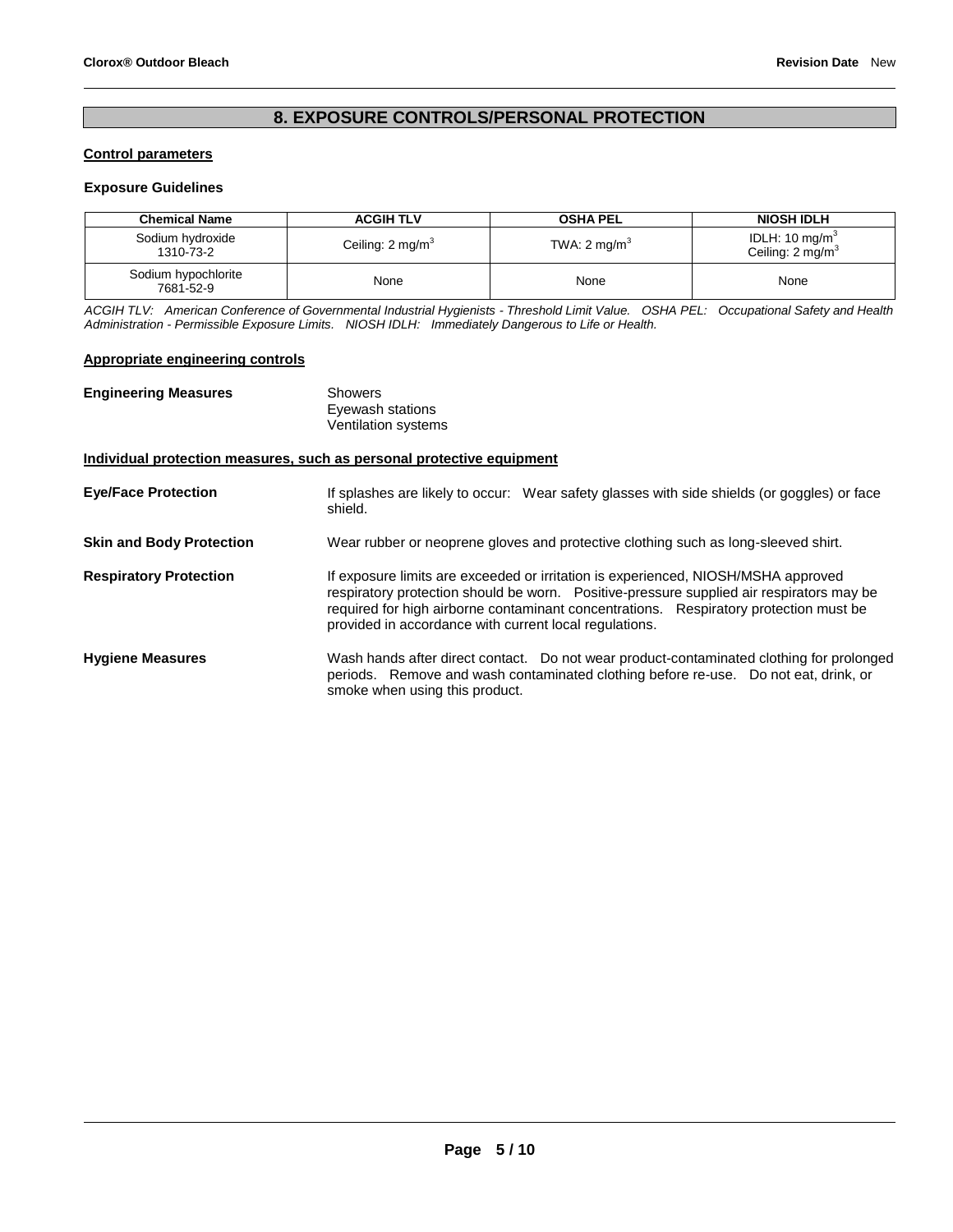# **9. PHYSICAL AND CHEMICAL PROPERTIES**

# **Physical and Chemical Properties**

| <b>Physical State</b><br>Appearance                     | Viscous liquid<br>Clear | Odor                   | <b>Bleach</b>            |
|---------------------------------------------------------|-------------------------|------------------------|--------------------------|
| Color                                                   | Pale yellow             | <b>Odor Threshold</b>  | No information available |
| <b>Property</b>                                         | <b>Values</b>           | <b>Remarks/ Method</b> |                          |
| рH                                                      | ~12.9                   | None known             |                          |
| <b>Melting/freezing point</b>                           | No data available       | None known             |                          |
| Boiling point / boiling range                           | No data available       | None known             |                          |
| <b>Flash Point</b>                                      | Not flammable           | None known             |                          |
| <b>Evaporation rate</b>                                 | No data available       | None known             |                          |
| Flammability (solid, gas)                               | No data available       | None known             |                          |
| <b>Flammability Limits in Air</b>                       |                         |                        |                          |
| <b>Upper flammability limit</b>                         | No data available       | None known             |                          |
| Lower flammability limit                                | No data available       | None known             |                          |
| Vapor pressure                                          | No data available       | None known             |                          |
| <b>Vapor density</b>                                    | No data available       | None known             |                          |
| <b>Specific Gravity</b>                                 | $-1.1$                  | None known             |                          |
| <b>Water Solubility</b>                                 | Soluble in water        | None known             |                          |
| Solubility in other solvents                            | No data available       | None known             |                          |
| Partition coefficient: n-octanol/waterNo data available |                         | None known             |                          |
| <b>Autoignition temperature</b>                         | No data available       | None known             |                          |
| <b>Decomposition temperature</b>                        | No data available       | None known             |                          |
| Kinematic viscosity                                     | No data available       | None known             |                          |
| <b>Dynamic viscosity</b>                                | No data available       | None known             |                          |
| <b>Explosive Properties</b>                             | Not explosive           |                        |                          |
| <b>Oxidizing Properties</b>                             | No data available       |                        |                          |
| <b>Other Information</b>                                |                         |                        |                          |
| <b>Softening Point</b>                                  | No data available       |                        |                          |
| <b>VOC Content (%)</b>                                  | No data available       |                        |                          |
| <b>Particle Size</b>                                    | No data available       |                        |                          |
| <b>Particle Size Distribution</b>                       | No data available       |                        |                          |

# **10. STABILITY AND REACTIVITY**

## **Reactivity**

Reacts with other household chemicals such deck cleaners, wood bleaches, wood restorers, rust removers, wood or masonry finishes, toilet bowl cleaners, acids or products containing ammonia to produce hazardous gases, such as chlorine and other chlorinated compounds.

## **Chemical stability**

Stable under recommended storage conditions.

## **Possibility of Hazardous Reactions**

None under normal processing.

# **Conditions to avoid**

None known based on information supplied.

## **Incompatible materials**

Deck cleaners, wood bleaches, wood restorers, rust removers, wood or masonry finishes, toilet bowl cleaners, acids, and products containing ammonia.

#### **Hazardous Decomposition Products**

None known based on information supplied.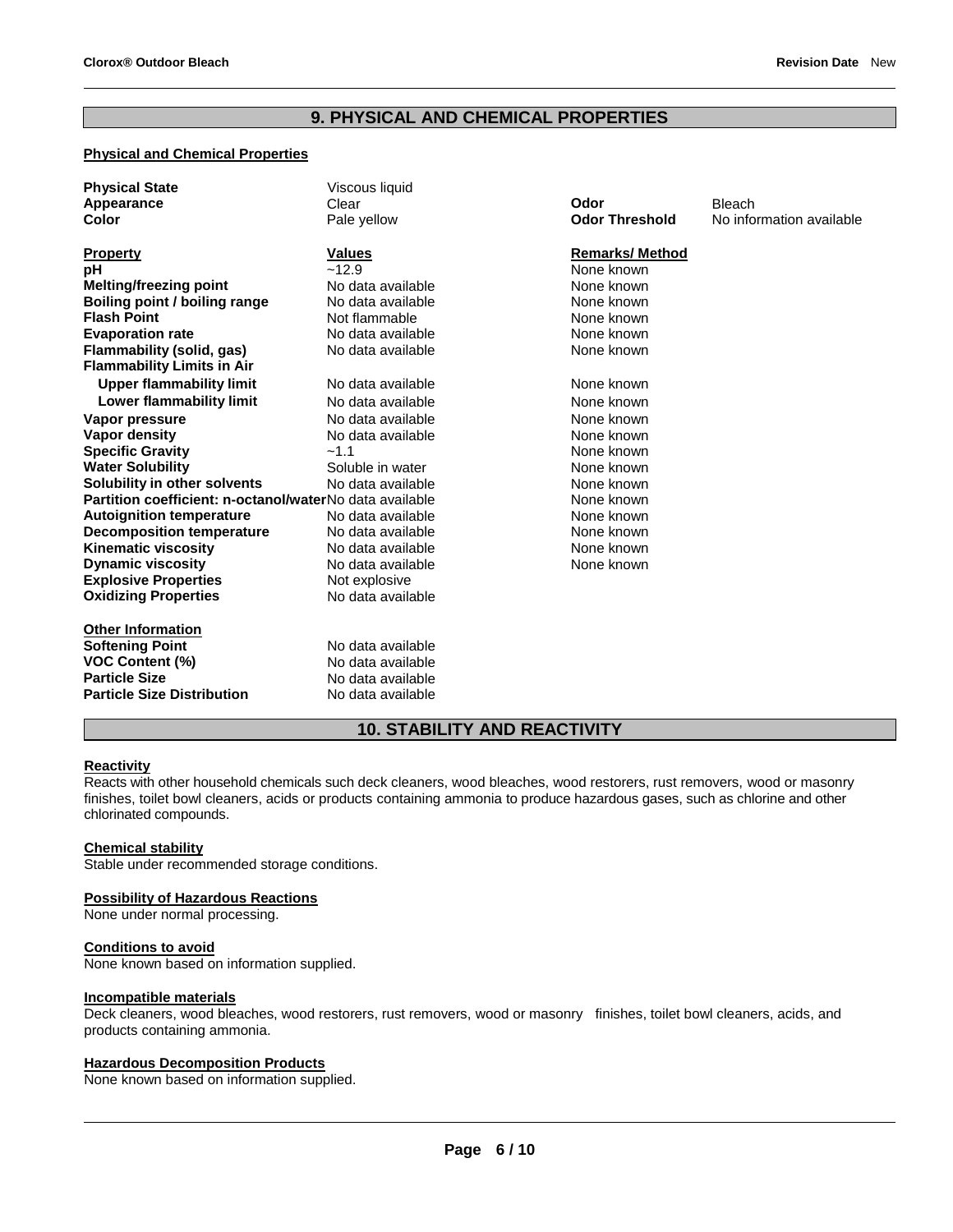# **11. TOXICOLOGICAL INFORMATION**

# **Information on likely routes of exposure**

#### **Product Information** .

| <b>Inhalation</b>   | Exposure to vapor or mist may irritate respiratory tract and cause coughing. Inhalation of<br>high concentrations may cause pulmonary edema. |  |  |  |  |
|---------------------|----------------------------------------------------------------------------------------------------------------------------------------------|--|--|--|--|
| <b>Eye Contact</b>  | Corrosive. May cause severe damage to eyes.                                                                                                  |  |  |  |  |
| <b>Skin Contact</b> | May cause severe irritation to skin. Prolonged contact may cause burns to skin.                                                              |  |  |  |  |
| Ingestion           | Ingestion may cause burns to gastrointestinal tract and respiratory tract, nausea, vomiting,<br>and diarrhea.                                |  |  |  |  |

#### **Component Information**

| <b>Chemical Name</b>             | LD50 Oral        | LD50 Dermal           | <b>LC50 Inhalation</b> |
|----------------------------------|------------------|-----------------------|------------------------|
| Sodium hypochlorite<br>7681-52-9 | 8200 mg/kg (Rat) | >10000 mg/kg (Rabbit) |                        |
| Sodium hydroxide<br>1310-73-2    |                  | 1350 mg/kg (Rabbit)   |                        |

#### **Information on toxicological effects**

**Symptoms** May cause redness and tearing of the eyes. May cause burns to eyes. May cause redness or burns to skin. Inhalation may cause coughing.

## **Delayed and immediate effects as well as chronic effects from short and long-term exposure**

**Sensitization No information available.** 

**Mutagenic Effects** No information available.

**Carcinogenicity** The table below indicates whether each agency has listed any ingredient as a carcinogen.

| Name<br>"hemical                    | <b>ACGIF</b> | <b>IARC</b> | . | OCHI<br>∿J⊓r |
|-------------------------------------|--------------|-------------|---|--------------|
| hypochlorite<br>30dium<br>7681-52-9 |              | Group       |   |              |

*IARC (International Agency for Research on Cancer) Group 3 - Not Classifiable as to Carcinogenicity in Humans* 

| <b>Reproductive Toxicity</b>                                                              | No information available.                                                                                                       |
|-------------------------------------------------------------------------------------------|---------------------------------------------------------------------------------------------------------------------------------|
| <b>STOT - single exposure</b>                                                             | No information available.                                                                                                       |
| <b>STOT - repeated exposure</b><br><b>Chronic Toxicity</b><br><b>Target Organ Effects</b> | No information available.<br>Carcinogenic potential is unknown.<br>Respiratory system, eyes, skin, gastrointestinal tract (GI). |
| <b>Aspiration Hazard</b>                                                                  | No information available.                                                                                                       |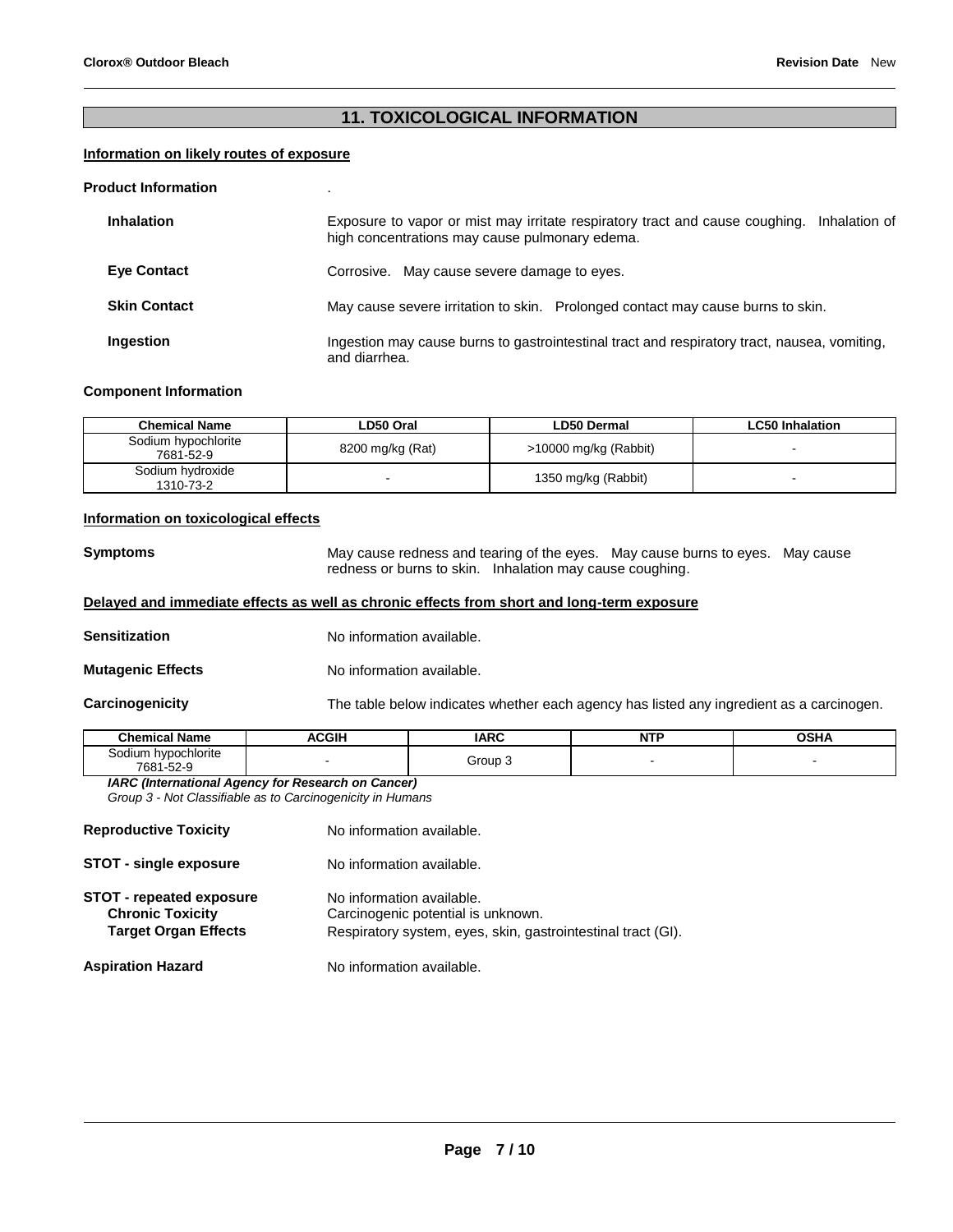#### **Numerical measures of toxicity - Product Information**

#### **The following values are calculated based on chapter 3.1 of the GHS document**

**ATEmix (oral)** 40 g/kg **ATEmix (inhalation-dust/mist)** 29 mg/L

# **12. ECOLOGICAL INFORMATION**

# **Ecotoxicity**

Very toxic to aquatic life with long lasting effects.

## **Persistence and Degradability**

No information available.

#### **Bioaccumulation**

No information available.

#### **Other adverse effects**

No information available.

# **13. DISPOSAL CONSIDERATIONS**

#### **Disposal methods**

Dispose of in accordance with all applicable federal, state, and local regulations.

# **Contaminated Packaging**

Do not reuse empty containers. Dispose of in accordance with all applicable federal, state, and local regulations.

# **14. TRANSPORT INFORMATION**

# **TDG**

**DOT** NOT REGULATED.

HYPOCHLORITE), 9, III

| <u>ישו</u>                  |                                                                                                                |
|-----------------------------|----------------------------------------------------------------------------------------------------------------|
| <b>UN-No</b>                | UN3082                                                                                                         |
| <b>Proper Shipping Name</b> | ENVIRONMENTALLY HAZARDOUS SUBSTANCE, LIQUID, N.O.S.                                                            |
| <b>Hazard Class</b>         | 9                                                                                                              |
| <b>Packing Group</b>        | Ш                                                                                                              |
| <b>Description</b>          | UN3082, ENVIRONMENTALLY HAZARDOUS SUBSTANCE, LIQUID, N.O.S. (SODIUM<br>HYPOCHLORITE), 9, III, MARINE POLLUTANT |
| <b>ICAO</b>                 |                                                                                                                |
| UN-No                       | UN3082                                                                                                         |
| <b>Proper Shipping Name</b> | ENVIRONMENTALLY HAZARDOUS SUBSTANCE, LIQUID, N.O.S.                                                            |
| <b>Hazard Class</b>         | 9                                                                                                              |
| <b>Packing Group</b>        | Ш                                                                                                              |

**Description** UN3082, ENVIRONMENTALLY HAZARDOUS SUBSTANCE, LIQUID, N.O.S. (SODIUM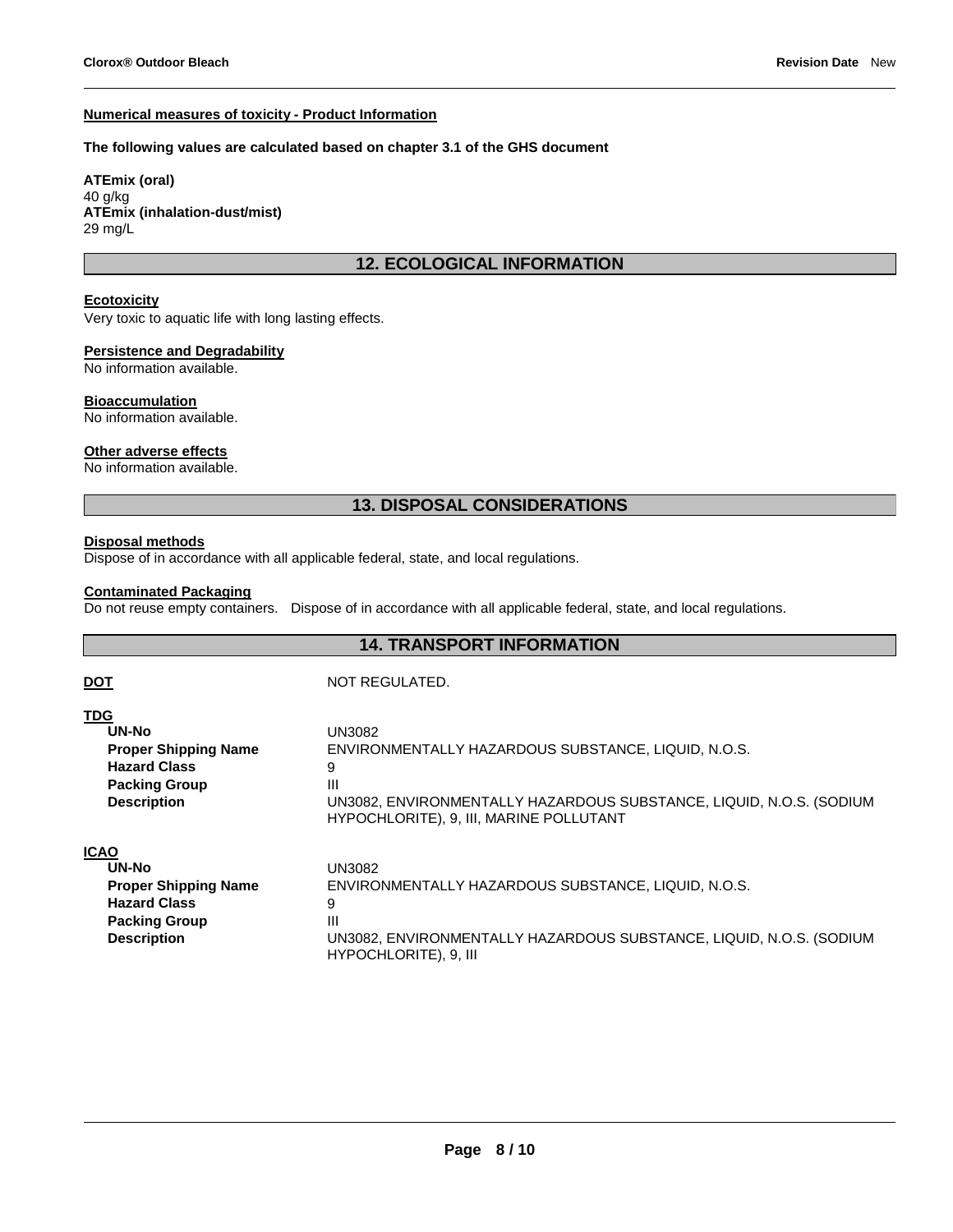| <b>IATA</b><br>UN-No<br><b>Proper Shipping Name</b><br><b>Hazard Class</b><br><b>Packing Group</b><br><b>Description</b> | UN3082<br>ENVIRONMENTALLY HAZARDOUS SUBSTANCE, LIQUID, N.O.S.<br>9<br>Ш<br>UN3082, ENVIRONMENTALLY HAZARDOUS SUBSTANCE, LIQUID, N.O.S. (SODIUM<br>HYPOCHLORITE), 9, III |
|--------------------------------------------------------------------------------------------------------------------------|-------------------------------------------------------------------------------------------------------------------------------------------------------------------------|
| <b>IMDG/IMO</b>                                                                                                          |                                                                                                                                                                         |
| UN-No                                                                                                                    | UN3082                                                                                                                                                                  |
| <b>Proper Shipping Name</b>                                                                                              | ENVIRONMENTALLY HAZARDOUS SUBSTANCE, LIQUID, N.O.S.                                                                                                                     |
| <b>Hazard Class</b>                                                                                                      | 9                                                                                                                                                                       |
| <b>Packing Group</b>                                                                                                     | Ш                                                                                                                                                                       |
| EmS No.                                                                                                                  | $F-A, S-F$                                                                                                                                                              |
| <b>Marine Pollutant</b>                                                                                                  | Product is a marine pollutant according to the criteria set by IMDG/IMO                                                                                                 |
| <b>Description</b>                                                                                                       | UN3082, ENVIRONMENTALLY HAZARDOUS SUBSTANCE, LIQUID, N.O.S. (SODIUM<br>HYPOCHLORITE), 9, III, MARINE POLLUTANT                                                          |

# **15. REGULATORY INFORMATION**

# **Chemical Inventories**

| <b>TSCA</b>     | All components of this product are either on the TSCA 8(b) Inventory or otherwise exempt |
|-----------------|------------------------------------------------------------------------------------------|
| <b>DSL/NDSL</b> | from listing.<br>All components are on the DSL or NDSL.                                  |

**TSCA** - United States Toxic Substances Control Act Section 8(b) Inventory **DSL/NDSL** - Canadian Domestic Substances List/Non-Domestic Substances List

# **U.S. Federal Regulations**

# **SARA 313**

Section 313 of Title III of the Superfund Amendments and Reauthorization Act of 1986 (SARA). This product does not contain any chemicals which are subject to the reporting requirements of the Act and Title 40 of the Code of Federal Regulations, Part 372

| SARA 311/312 Hazard Categories           |     |
|------------------------------------------|-----|
| <b>Acute Health Hazard</b>               | Yes |
| <b>Chronic Health Hazard</b>             | Nο  |
| <b>Fire Hazard</b>                       | Nο  |
| <b>Sudden Release of Pressure Hazard</b> | N٥  |
| <b>Reactive Hazard</b>                   | N٥  |

## **Clean Water Act**

This product contains the following substances which are regulated pollutants pursuant to the Clean Water Act (40 CFR 122.21 and 40 CFR 122.42)

| <b>Chemical Name</b>             | <b>CWA - Reportable</b><br>Quantities | <b>CWA - Toxic Pollutants</b> | <b>CWA - Priority Pollutants</b> | <b>CWA - Hazardous</b><br><b>Substances</b> |
|----------------------------------|---------------------------------------|-------------------------------|----------------------------------|---------------------------------------------|
| Sodium hypochlorite<br>7681-52-9 | 100 lb                                |                               |                                  |                                             |
| Sodium hydroxide<br>1310-73-2    | 1000 lb                               |                               |                                  |                                             |